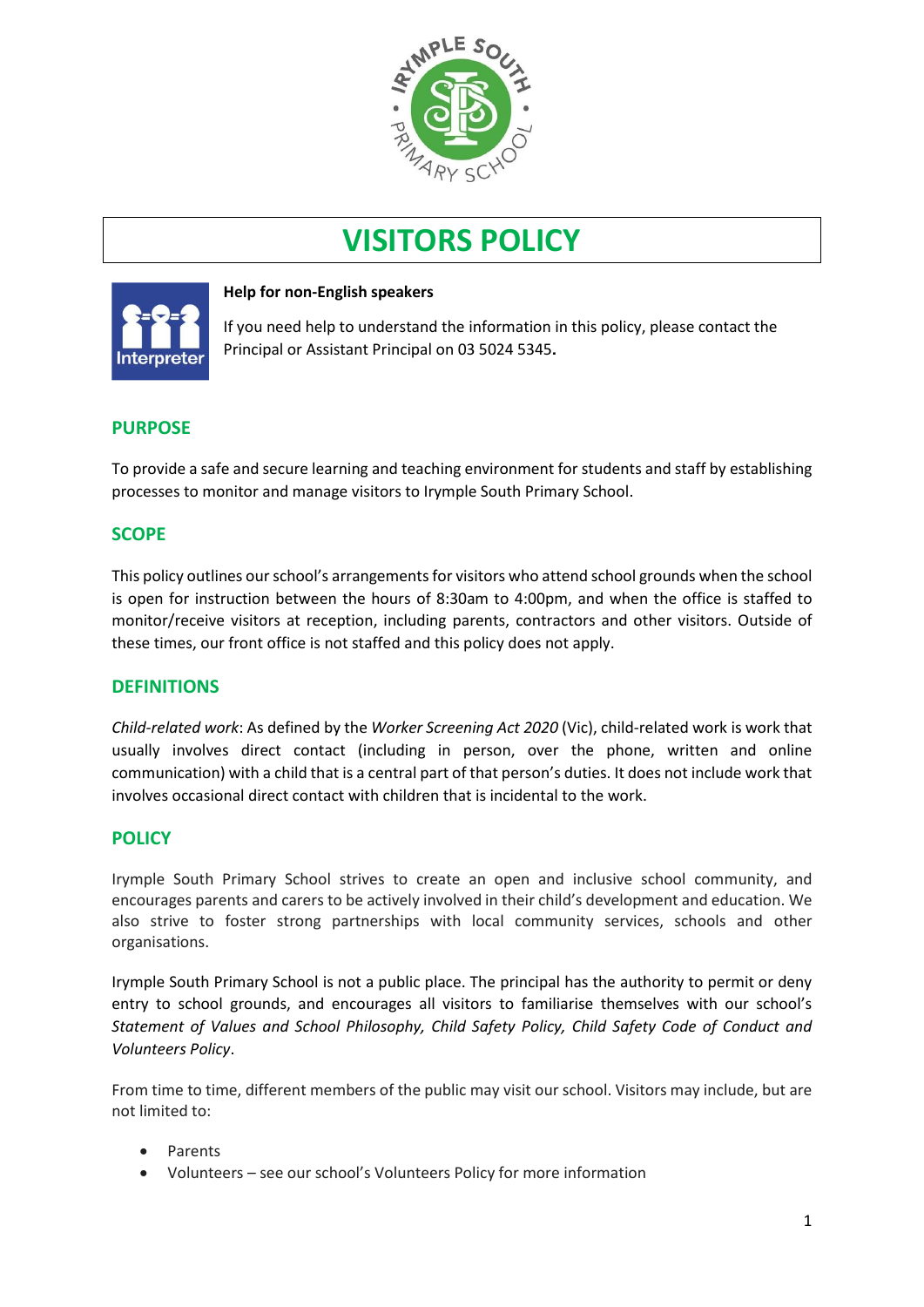- Prospective parents, students and employees
- Invited speakers, sessional instructors and others addressing learning and development
- Public officials (e.g. Members of Parliament, local councillors)
- Persons conducting business e.g.: uniform suppliers, booksellers, official school photographers, commercial salespeople
- Instructors providing Special Religious Instruction (SRI)
- Tradespeople
- Children's services agencies
- Department of Families, Fairness and Housing workers
- Victoria Police
- Persons authorised to enter school premises (e.g. Worksafe inspectors, health officers etc)
- Other Department of Education and Training staff (including allied health staff) or contractors
- NDIS therapists or other allied health or health practitioners

#### Sign in procedure

All visitors to Irymple South Primary School are required to report to the school office on arrival (see exceptions below in relation to parents/carers). Visitors must:

- Use the Xuno sign in station to record their name, date and time of visit and purpose of visit
- Provide proof of identification to office staff upon request
- Produce evidence of their valid Working with Children Clearance where required by this policy (see below)
- Follow instruction from school staff and abide by all relevant school policies relating to appropriate conduct on school grounds including the Child Safety Code of Conduct, Statement of Values and School Philosophy as well as Department policies such as th[e Sexual Harassment](https://www2.education.vic.gov.au/pal/sexual-harassment/overview)  [Policy](https://www2.education.vic.gov.au/pal/sexual-harassment/overview) and [Workplace Bullying Policy](https://www2.education.vic.gov.au/pal/workplace-bullying/policy)
- Return to the office upon departure, sign out using the Xuno station.

Irymple South Primary School will ensure that our school's Child Safety Code of Conduct is available and visible to visitors when they sign in.

#### **COVID-19 vaccination information**

Our school follows Department of Education and Training policy with respect to the requirements relating to attendance on school sites and COVID-19 vaccinations.

For further information, refer to:

• COVID-19 Vaccinations – [Visitors and Volunteers on School Sites](https://www2.education.vic.gov.au/pal/covid-19-vaccinations-visitors-volunteers/policy)

#### **Working with Children Clearance and other suitability checks**

For Working with Children (WWC) Check and other suitability check requirements relating to parents/carers and other volunteers working with students please see our Volunteers Policy.

All visitors who are engaged in **child-related work** (see definition above) must have a valid WWC Clearance. Additional suitability checks may also be required such as reference, proof of identity, qualification and work history involving children checks.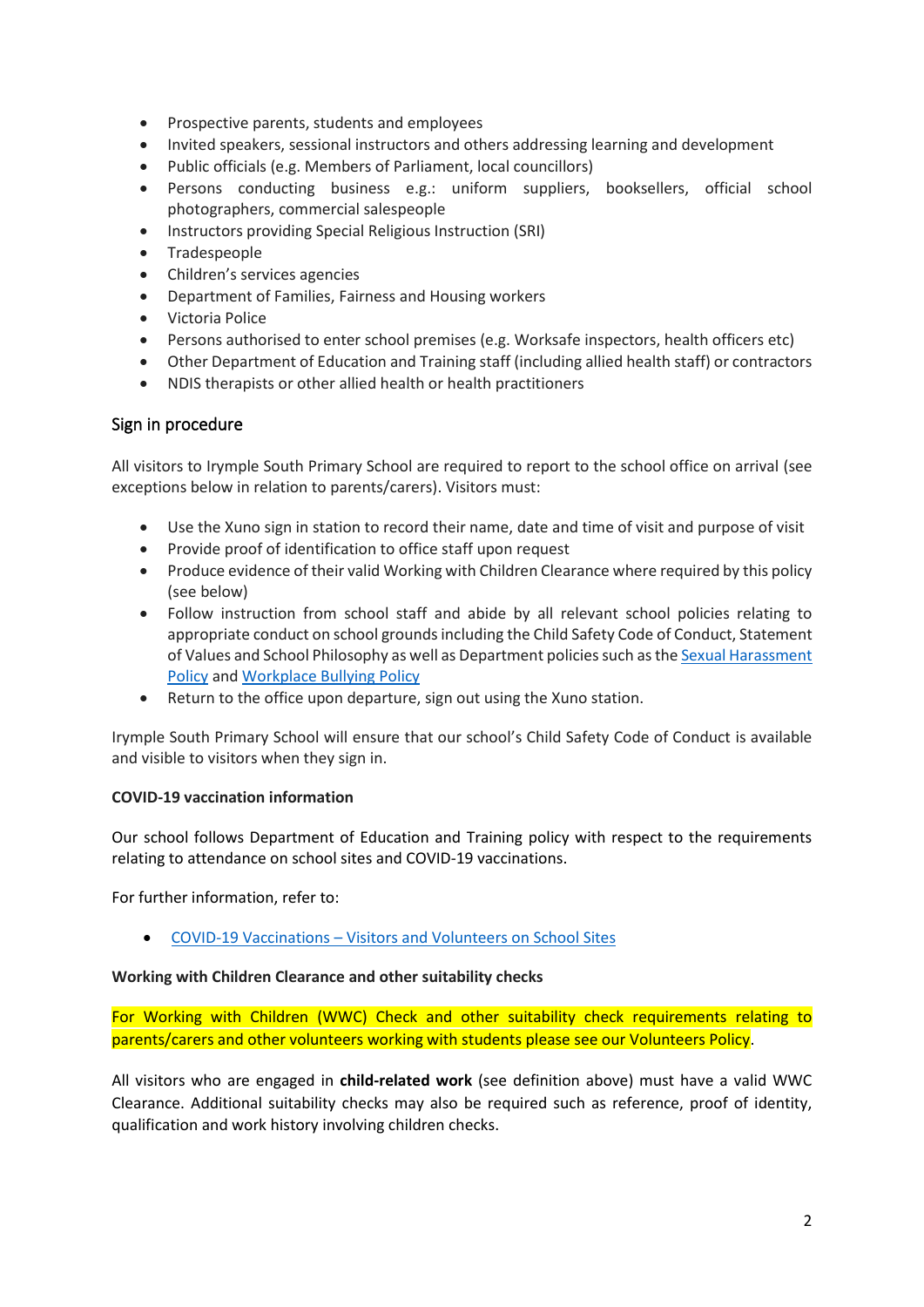Sworn Victoria Police officers or sworn Australian Federal Police officers are exempt from requiring a WWC Check, but may be asked to verify that they are sworn officers by providing proof of identification.

## Invited speakers and presenters

On occasion, Irymple South Primary School may invite external speakers or providers to deliver incursions, presentations, workshops and special programs for our students. Consistent with Department of Education and Training requirements, Irymple South Primary School will:

- ensure that the content of presentations and programs by external providers contributes to the educational development of our students and is consistent with curriculum objectives
- ensure that any proposed visit, programs or content delivered by visitors complies with the requirement that education in Victorian government schools is secular and is consistent with the values of public education, Department policies and the *Education and Training Reform Act 2006* (Vic). In particular, programs delivered by visitors are to be delivered in a manner that supports and promotes the principles and practice of Australian democracy including a commitment to:
	- o elected government
	- o the rule of law
	- $\circ$  equal rights for all before the law
	- o freedom of religion, speech and association
	- o the values of openness and tolerance
	- o respect for the range of views held by students and their families.

## Parent visitors

We understand that there may occasionally be a reason why a parent or carer may want to speak to or see their child at school, during school hours.

If there is a particular pressing or unavoidable issue that cannot wait until the end of the school day, we ask that parents or carers call the school office to make the request to speak to or see their child during school hours.

We also ask that parents avoid arranging to visit their children at school wherever possible, as this can cause inappropriate disruptions to the school day.

All parents or carers who visit our school during school hours, other than for the purposes of school pick-ups and drop offs or for specific school events (eg learning conferences, concerts, assemblies etc), are required to sign in as a visitor at the school office.

## Other visitors

All business operators, tradespeople and other visitors attending the school to conduct work must report to the school office upon arrival for instruction and follow the sign in procedure outlined above.

# **COMMUNICATION**

This policy will be communicated to our school community in the following ways:

• Available publicly on our school's website